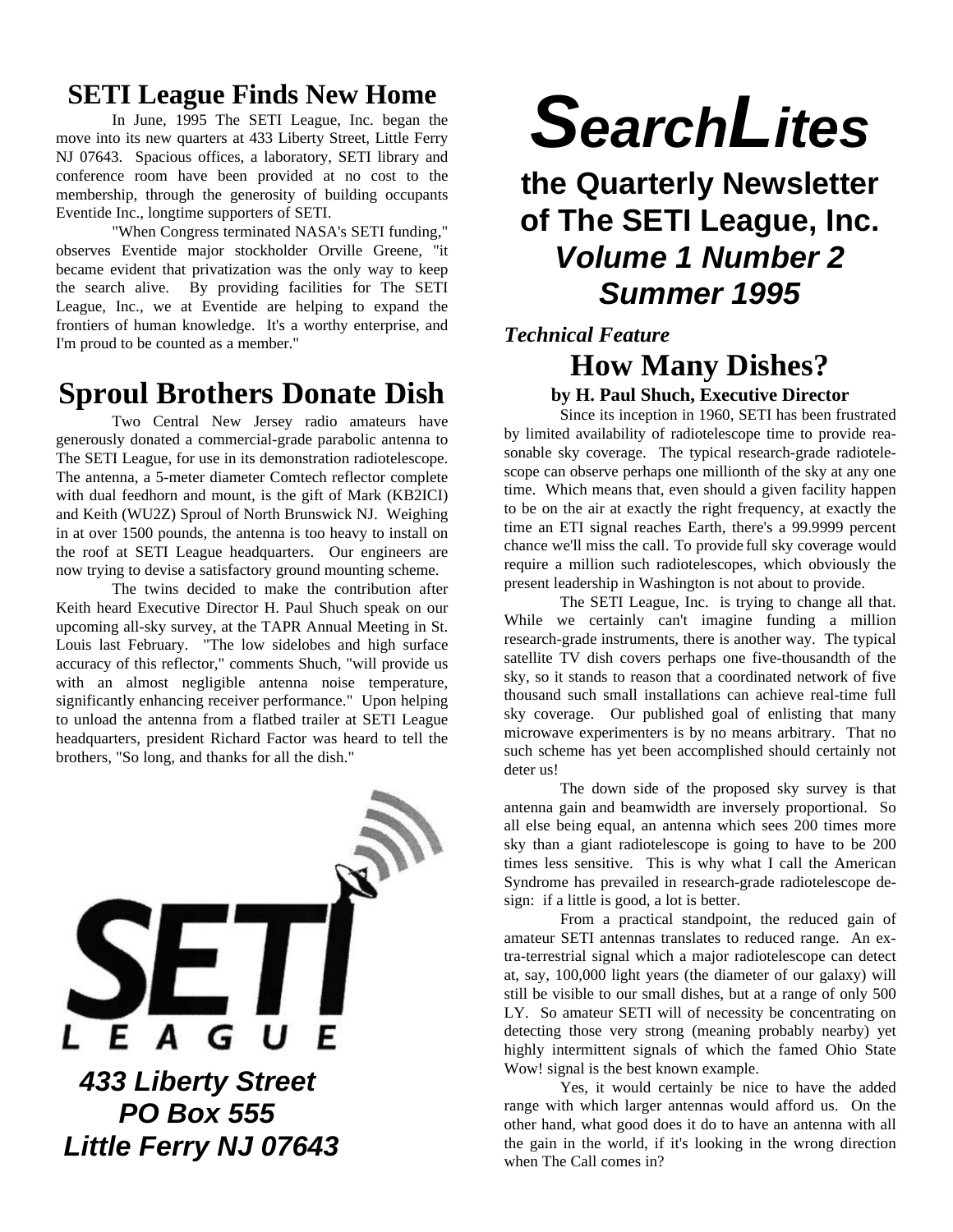#### **SETI League Vision Statement**

Recognizing that receiving signals of intelligent origin from beyond our planet will change forever our view of humanity's place in the cosmos, The SETI League, Inc. envisions a worldwide network of thousands of advanced experimenters working together to hasten our entry into the galactic community.

#### **SETI League Mission Statement**

The SETI League's mission is to encourage and support the Search for Extra-Terrestrial Intelligence by:

(1) attracting interested radio amateurs, astronomy enthusiasts, microwave and digital signal processing experimenters into the SETI community;

(2) developing technologies to assist the advanced experimenter in assembling a workable SETI receiving station;

(3) disseminating hardware and software designs in support of SETI;

(4) coordinating SETI experimenters worldwide in conducting a thorough sky survey;

(5) providing a medium for communication among SETI experimenters, enthusiasts, and organizations, through periodicals, meetings, conferences, and electronic means;

(6) assembling, maintaining and operating advanced optical and radio telescopes;

(7) identifying and publicizing potential spin-off applications of SETI technologies;

(8) encouraging the restoration of public funding for the NASA SETI Office; and

(9) raising public consciousness as to the importance and significance of a broad-based Search for Extra-Terrestrial Intelligence.

The SETI League, Inc. is a membership-supported, non-profit [501(c)(3)], educational and scientific corporation.

# **Who's Who in The SETI League**

| <b>Founder and President</b> | Richard C. Factor        |
|------------------------------|--------------------------|
| <b>Executive Director</b>    | H. Paul Shuch, Ph.D.     |
| <b>Secretary</b>             | Diana Davidson           |
| Treasurer                    | Martin Schreiber, CPA    |
| <b>Registered Agent</b>      | Marc Arnold, Esq.        |
| <b>Trustees:</b>             | Marc Arnold              |
|                              | Richard Factor           |
|                              | Martin Schreiber         |
| <b>Advisory Board:</b>       | Anthony Agnello          |
|                              | Poul Anderson            |
|                              | Robert S. Dixon, Ph.D.   |
|                              | Bernard M. Oliver, Ph.D. |
|                              | Malcolm I. Raff, Ph.D.   |
|                              | Clifford Stoll, Ph.D.    |
|                              |                          |

# **Conference Calendar**

SearchLites' readers are apprised of the following conferences at which SETI related information will be presented. League members are invited to call headquarters at (201) 641-1770, or email info@setileague.org, to obtain further details. Members are also encouraged to send in information about upcoming events of which we may be unaware.

**August 24 - 28, 1995:** Intersection / Worldcon 1995, Glasgow Scotland. Contact intersection@smof.demon.co.uk. **August 25 - 27 1995:** Eastern VHF/UHF Conference, Vernon CT. Contact Stan Helinski, (203) 872-6197.

**September 30, 1995:** Mid-Atlantic VHF Conference, Horsham PA, sponsored by Mt. Airy VHF Radio Club. Contact John Sorter, (610) 584-2489.

**October 6 - 8, 1995:** AMSAT Space Symposium, Orlando FL. Contact AMSAT Headquarters, (301) 589-6062.

**October 27 - 29, 1995:** Microwave Update '95, Arlington TX. Contact Kent Britain, (214) 660-2840.

**November 17 - 19, 1995:** Philcon '95, Philadelphia PA. Contact PSFS Hotline, (215) 957-4004.

**December 15 - 17, 1995:** Winter Solstice Regional Gathering, Central Pennsylvania MENSA, Lancaster PA. Contact Muriel Hykes, (717) 321-6137.

**January 12 - 14, 1996:** Arisia '96, Boston MA. Contact info@arisia.org.

**January 31 - February 1, 1996:** Second International Conference on Optical SETI, at Photonics West 1996, San Jose CA. Contact Dr. Guillermo A. Lemarchand, email lemar@seti.edu,ar; or Dr. Stuart A. Kingsley, email skingsle@magnus.acs.ohio-state.edu.

**February 8 - 13, 1996:** AAAS, Baltimore MD. Includes the Second Annual Bruno Dinner on February 10th. Contact Dr. Lori Marino, email lmarino@biology.emory.edu.

**May 17 - 19, 1996:** Dayton Hamvention, Dayton OH. Contact Tom Holmes, Forman Chariman, (513) 667-5990.

**May 23 - 27, 1996:** International Space Development Conference, New York, NY. Contact Greg Zsidisin, email 71055.2110@compuserve.com.

**August 28 - September 2, 1996:** L.A. Con III / 1996 Worldcon, Anaheim CA. Contact lacon3-info@netcom.com. **August 28 - September 1, 1997:** Lonestarcon 2 / 1997 Worldcon, San Antonio TX. Contact isc2@io.com.

#### **Recent Publications**

The following articles appeared in *SETIQuest* vol. 1 No. 3. For a sample issue, SETI League members may write to Helmers Publishing, Inc., 174 Concord Street, Peterborough NH 03458, or email sqinqnet@pixelacres.mv.com.

 1999: The International SETI Year, by Larry Klaes META I and II Status Reports, by Guillermo LeMarchand A History of the Ohio State SETI Program, by Robert Dixon Project Phoenix Starts in the South, by Seth Shostak SERENDIP Status Report, by Robert Quist SETI Community Meets in Atlanta, by Lori Marino First Call for Papers: OSETI II Conf., by Stuart Kingsley Interstellar Probe Status Report, by Larry Klaes Publications Watch, by Nathan Cohen and Larry Klaes